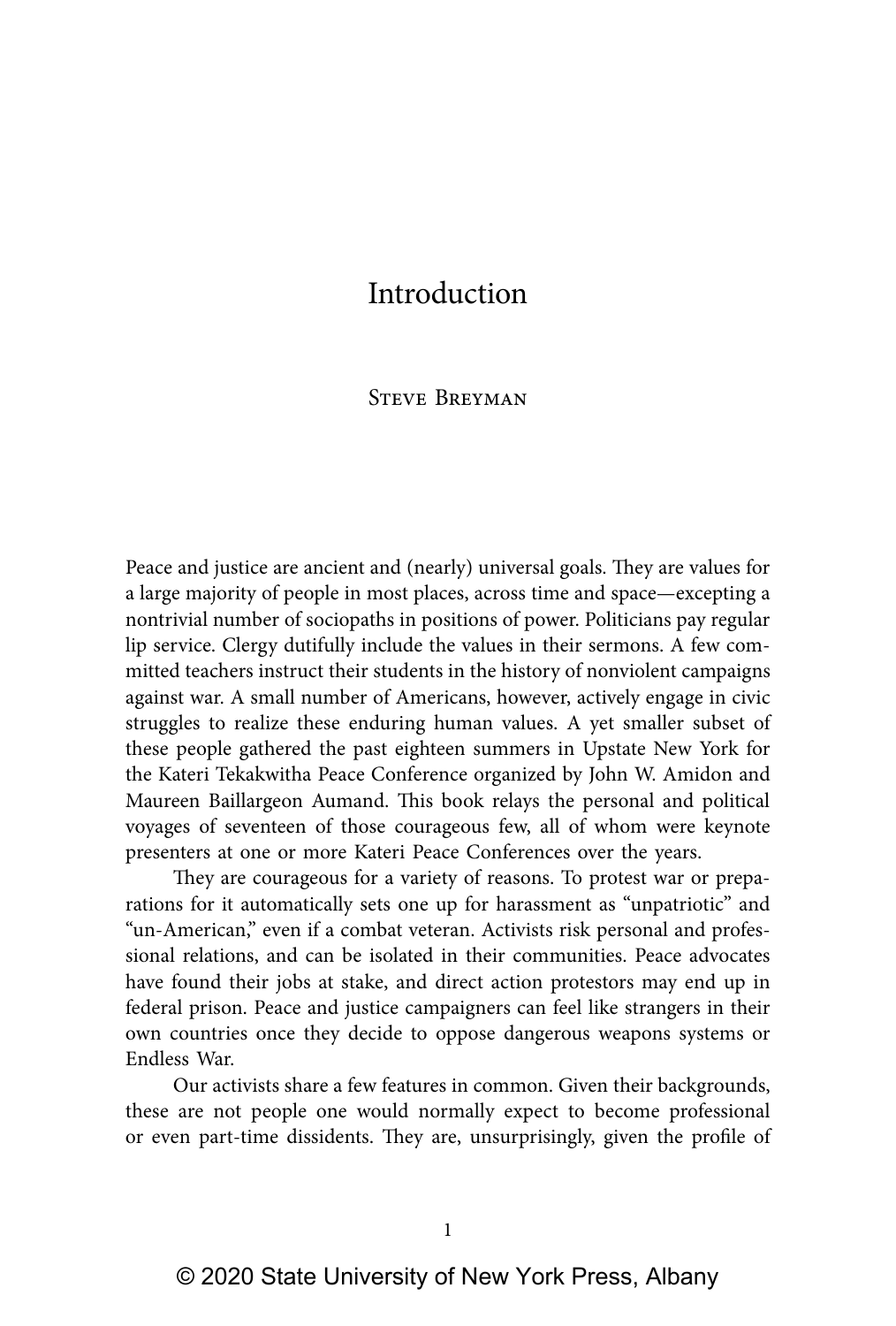most contemporary American peace campaigners, Baby Boomers from white middle-class families. They are now middle-aged or older. They are well educated, cosmopolitan, open-minded. They came to manifest antiracist, feminist, pro-immigrant and -environment stances; most have radical politics.

This requires an explanation. What caused these otherwise "normal" citizens—seemingly destined for conventional careers and existences—to develop lives of opposition and resistance? Understand, again, that their chosen lives often subjected them to derogatory abuse, and in some cases even prison. For most, one or more catalytic events triggered critical questions and growing skepticism about the actions and priorities of their government and society. These events were in each instance eye-opening, often traumatic. For many activists, raised on myths about the beneficence of their country's role in the world, the experience is often akin to a religious conversion in its far-reaching force and impact on their lives. The shift in outlook and attitude generally leads to deep study and discernment that confirms suspicions about the nature of Washington's foreign and defense policy.

While from similar backgrounds, our activists came to their peace work on various paths. Some are veterans like this editor, who, raised on war movies and comic books, went into military service as teenagers with naive hopes and expectations for adventure. We believed American military superiority was the path to world peace, before learning the hard way that militarism was the problem. Others are clergy. They found that their faith traditions often fail to advance peace and justice, and modify their ministries to advance their work for peace. Some were already activists who, busy with global-justice organizing around so-called trade agreements, international financial institutions, and the World Trade Organization, returned to peace work following September 11, 2001. Others are academics who were able to transform their teaching and research into forces for peace and justice.

Most of our contributors have decades of experience on the frontlines of the struggle for a peaceful, livable planet. Their personal qualities shine through their work: resilience, bravery, persistence, creativity. They are by no means superheroes, with powers fundamentally different from the rest of us. They are, rather, hard-working, dedicated people who use their talents for diverse noble causes. Their sustained action is not dependent on its varying effectiveness or impact. It depends instead on firm belief in the righteousness of the struggle itself.

Our contributors' causes evolved over time. Some number got their start opposing the war in Vietnam. Many were active in the Nuclear Freeze and Central American Solidarity Movements of the 1980s. They resisted the bel-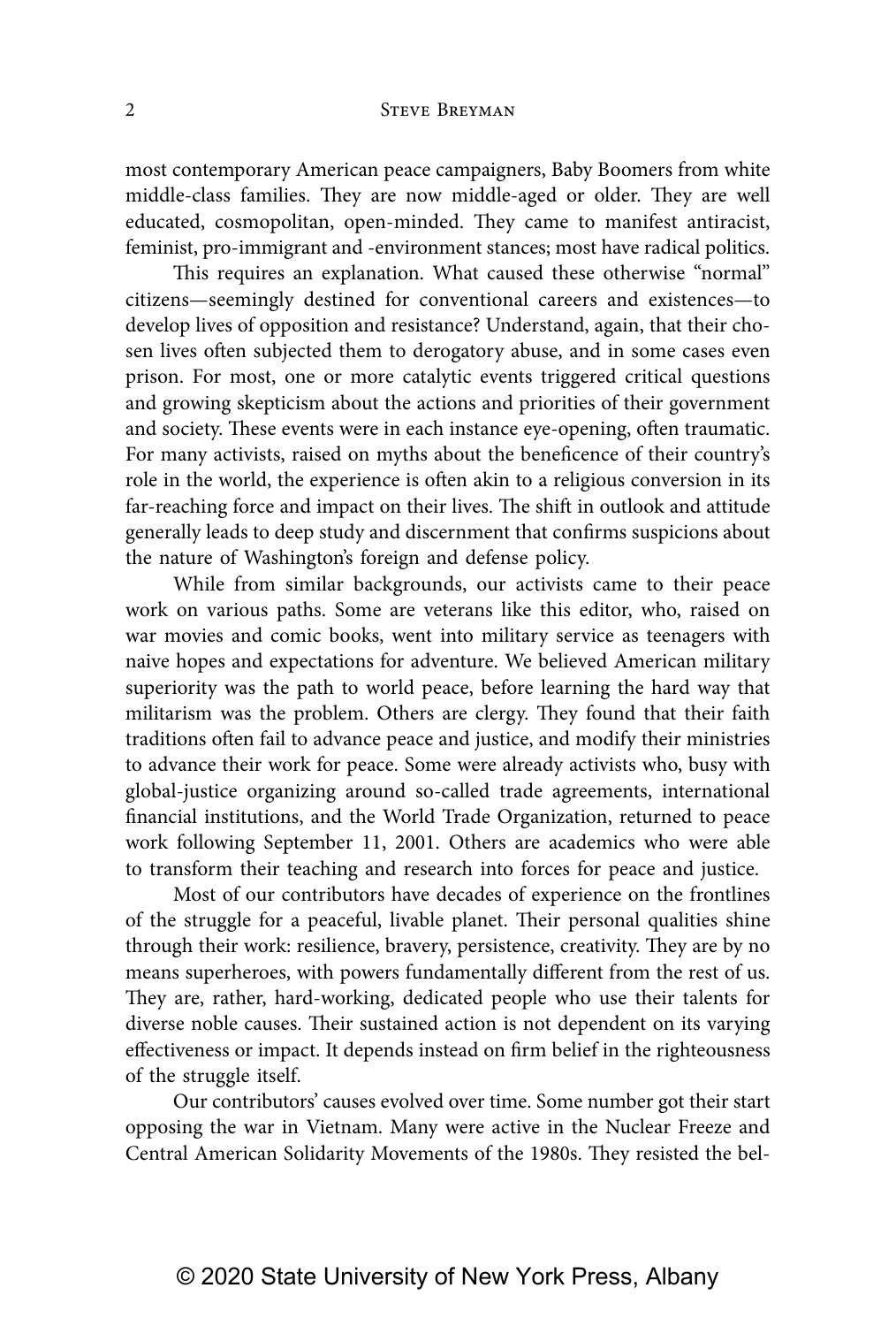## INTRODUCTION 3

ligerence and arms racing of the Reagan administration, as well as its support for political Islamists fighting against the Soviet occupation of Afghanistan (with whom Reagan met in the Oval Office). The years-long campaign to close the U.S. Army's School of the Americas—known by opponents as the School of Assassins—was especially important for a number of our contributors who worked in Latin America. Many of our activists rallied against the Gulf War in 1991. Resistance and alternatives to corporate-led globalization animated several of our authors during the nineties. Then came 9/11.

Our authors were familiar with the Project for a New American Century's plans for regime change years before al-Qaeda's attack on the Twin Towers. They knew the dangers posed by the worldviews and policies of George W. Bush's stable of neoconservatives: Dick Cheney, Donald Rumsfeld, Paul Wolfowitz, John Bolton. Contributors to this volume immediately sensed the wrongheadedness of the U.S. invasion of Afghanistan, and were among the few Americans able to resist the widespread demands for revenge. They were organizers of and participants in the legendary February 15, 2003, worldwide demonstrations against the imminent U.S. invasion of Iraq. They disbelieved the lies—relayed by Colin Powell and endlessly repeated by the lapdog news media—regarding Saddam Hussein, weapons of mass destruction, and al-Qaeda, and predicted the horrors that followed.

Some of our activists hoped to prevent the invasion by directly embedding with Iraqi civilians before the war. Failing that, they worked consistently to bring public attention to Islamophobia, mass surveillance, torture, extraordinary rendition, Abu Ghraib, CIA black sites, assaults on civil liberties, and all the rest. Our contributors opposed the Surge, and labored to close Guantanamo Bay. They understand the essential role played for American defense policy by the "Empire of Bases," seek to close as many as possible, and to prevent the construction of new ones.

Today, our activists resist the use of armed drones as prosecutor, judge, jury, and executioner. They are strong proponents for a just resolution to the Israeli occupation of Palestine. They oppose U.S. intervention in Venezuela. Were it up to them, the U.S. defense budget would shrink considerably. They see international law and unwavering respect for human rights as foundations for U.S. foreign policy against anachronistic calls for "America First." They are stolid opponents of U.S. rogue state behavior, and lament Trump's withdrawal from the Paris climate accord, the Iran nuclear deal, the INF Treaty, and the move of its embassy to Jerusalem.

Persistent tactics and targets accompanied the shifting threats to peace and justice. Our contributors' action repertoire includes frequent visits to war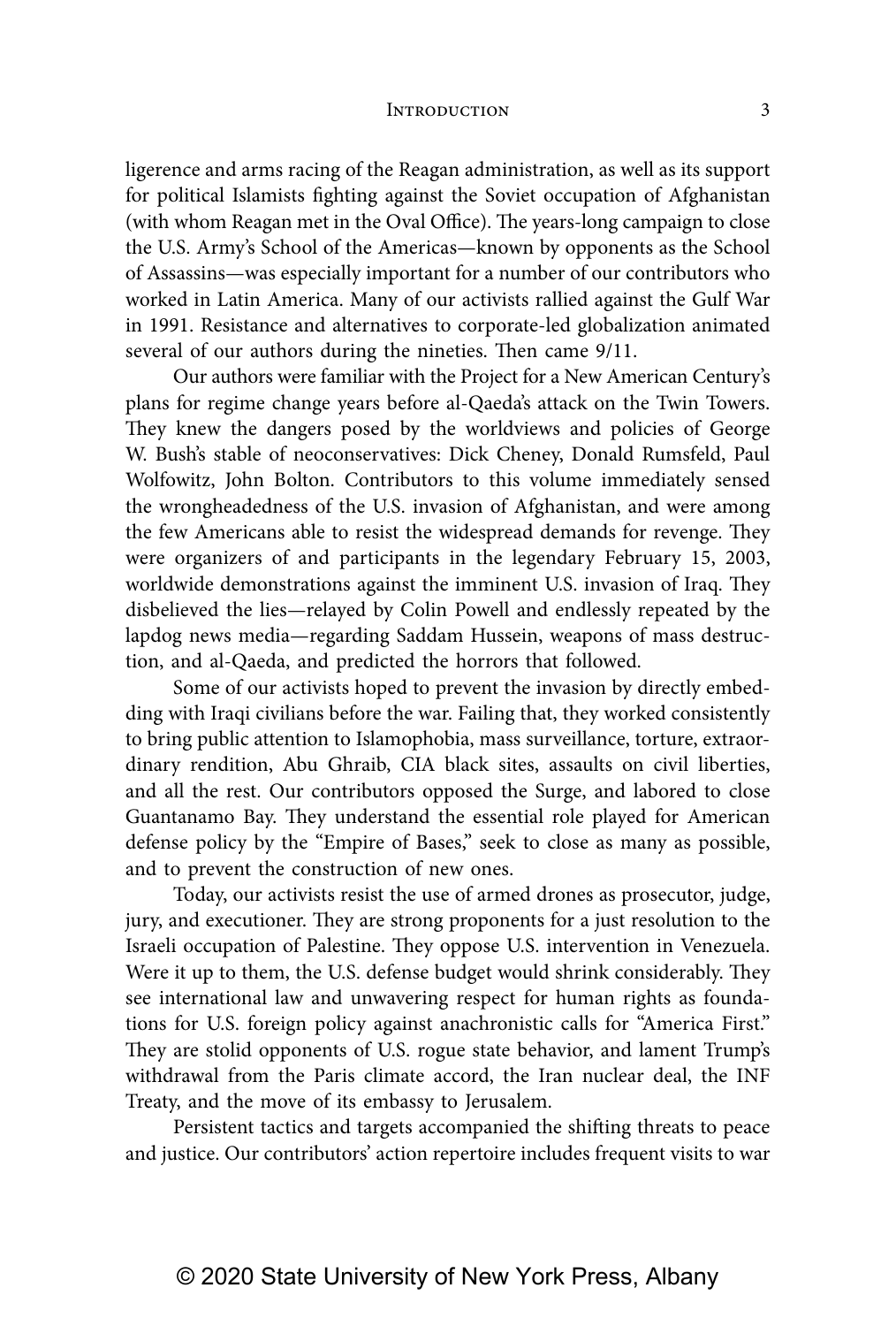zones, conflict witnessing, and solidarity with refugees and the displaced. They remain focused on the evils of militarism, poverty, jingoism, American exceptionalism. They oppose renewed Cold War with Russia, and warn against the dangers of conflict between a United States in decline and a China on the rise. Fear of nuclear war grew with the development of North Korean bombs and ballistic missiles; our contributors strongly support sincere efforts for denuclearization and peace on the Korean peninsula. Activists mobilized against U.S. complicity in Saudi Arabia's war on Yemen. They oppose U.S. eagerness under Trump to sell weapons to human rights abusers. Some avoid paying federal income taxes through voluntary simplicity to protest the vast sums wasted on war and preparations for it. Above all, they understand that war is not the answer.

We editors provided some guidelines for chapter authors. We asked each of them to reflect on:

- 1. their own lives as activists, to examine the roots of their personal commitment to peace and justice; to examine the place faith, spiritual traditions, education, and experience played in their commitments; to share the inspiration provided by specific individuals, moments, and events in history, or on a specific illuminating moment in their lives.
- 2. the features of their peace work: the details over time plus particular anecdotes that illuminate it; on the challenges and imperatives that drive their work for peace, the challenges that mark it, and what it taught them.
- 3. the dynamics that give rise to war as well as peace and justice; on the deepest needs of humanity; on the greatest obstacles to peace and justice, and on the contours and opportunities of the current historical moment.
- 4. their personal visions: on how political and spiritual engagement affect their belief in a "world beyond war"; on what people need to know to enable them to engage in protracted struggle; on what core beliefs sustain their work.

The *Bulletin of Atomic Scientists*' Doomsday Clock now stands at two minutes to midnight. This dangerous state of affairs is neither inevitable nor irreversible. The answers to the problems—the roots and causes of conflicts